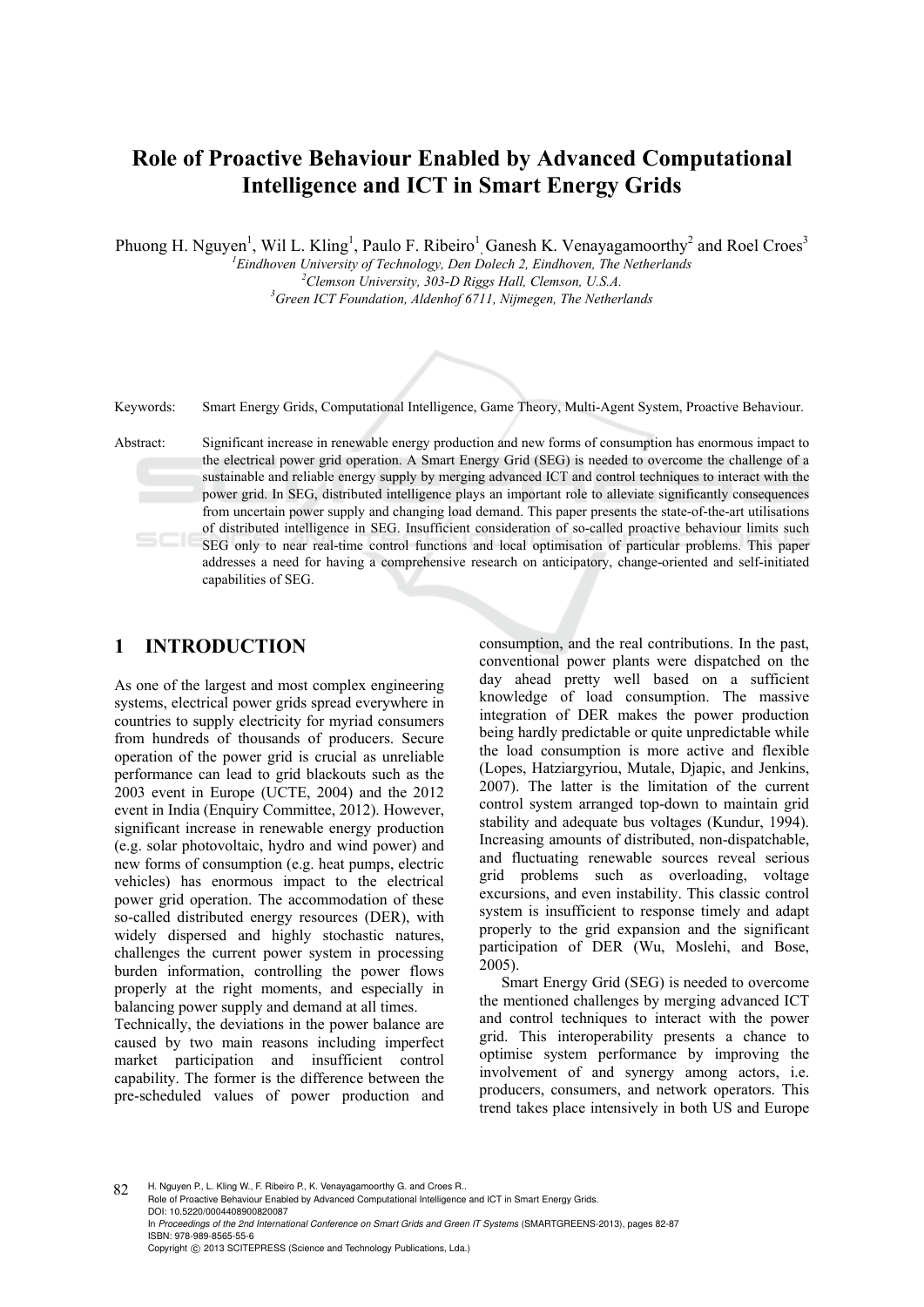(Simoes et al., 2012). In SEG, distributed intelligence plays an important role to alleviate significantly consequences from uncertain power supply and changing load demand. However, the state-of-the-art utilisations of distributed intelligence in SEG have not been focussed comprehensively in anticipatory, change-oriented and self-initiated capabilities. Insufficient consideration of this so-call proactive behaviour limits SEG to achieve only near real-time control functions and local optimisation of particular problems.

This paper discusses generally research trends in SEG as well as related limitations of the current network functions and market services. Proactive behaviour is addressed as a key to improve performance of the grid and attribute fairly benefits to involved actors.

### **2 SEG'S RESEARCH TRENDS**

#### **2.1 Network Optimisation**

#### **2.1.1 State Estimation and Prediction**

Real-time control and operation are playing an important role to reduce consequences of intermittency and uncertainty in such new context of smart grids. These functions require advanced techniques to not only estimate system state variables but also predict their trends steps ahead (Venayagamoorthy et al., 2012). By improving the monitoring capability of the grid, control action will be trigger in real-time thus improve system reliability and stability. While Static State Estimation (SSE) based on Weighted Least Square (WLS) provides only a snapshot of the current state vector (Schweppe and Wildes, 1970),



Figure 1: Illustrates the basic concept of the signals and parameters can that be processed and derived.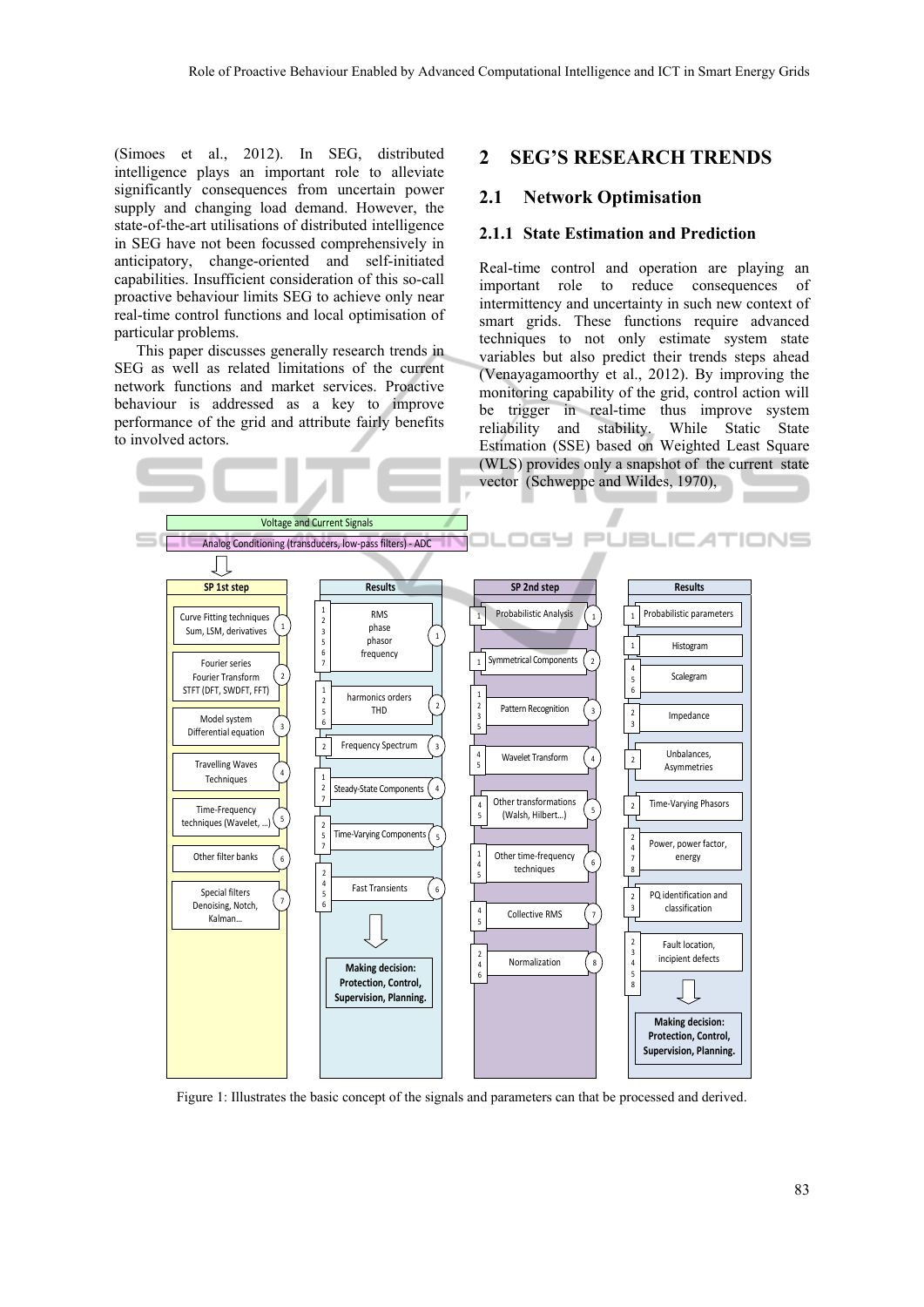Dynamic State Estimation (DSE) aims to provide not only time-varying solutions but also predict the future operating points of the system (Debs and Larson, 1970). However, DSE approaches normally based on Extended Kalman Filter (EKF) need to collect recursively time-historic data, to update covariance vectors, and to treat heavy computation matrices. Computation burden mitigates the state-ofthe-art utilizations of DSE in real large-scale networks although DSE was introduced several decades ago. Recent improvement of DSE by using Unscented Kalman Filter (UKF) can alleviate significant computation burden while outperform the former EKF-based method in terms of accuracy and robustness. This application opens a possibility to improve monitoring capability in SEF, especially at the distribution system level in a wide-range of dynamic conditions.

A fine-grained solution can be obtained by support from advanced signal processing technique. By measuring and analysing the signals at different points of the system the condition of the grid can be fully assessed. Figure 1 illustrates the basic concept of signals and parameters that can be processed and derived in steps. First, three-phase signals are decomposed into time-varying harmonics and then these are processed by symmetrical components. The result allows the engineer to have a unique means to visualize the nature of time varying unbalances and asymmetries in power systems.

Improvement of dynamic state estimation and prediction is important for situation awareness (SA) that needs for secure and efficient operation of SEG. SA is defined in (G. K. Venayagamoorthy, 2011) as the perception of environmental elements within a volume of time and space, the understanding of their meaning, and the prediction of their states in the near future. In near future, SA with its capability of state estimation and prediction is critical in distribution networks to provide distribution network operators insight about their grids.

#### **2.1.2 Stability of SEG**

SEG is facing an increasing replacement of conventional rotating-machine based power production by decentralised power-electronic based renewable energy production. Due to the decrement of available rotating generators, instability in the grid can be increased. Virtual Synchronous Generator (VSG) gives an opportunity for inverterinterfaced units to emulate virtual inertia ("VSYNC project," n.d.). Figure 2 illustrates a simplified model of a VSG.

Emulation of rotational inertia by VSG can be implemented with adjustment of active power in the way similar to a synchronous machine in the swing equation. However, normal capacity of storage is small compared with the large moment of inertia of the system. To have and solid effect on the inertia of the grid, one needs to use multiple units of VSG together. Figure 3 illustrates relatively impact of numbers of VSG units on grid stability.



Figure 2: A simplified model of a Virtual Synchronous Generator.



Figure 3: Contribution of virtual synchronous generators of damping oscillation of the grid.

#### **2.1.3 Decentralised Control and Operation**

Decentralisation becomes an important trend for control and operation at distribution system level, although essential centralised systems are still be used. In this transition, distributed intelligence plays an important role to handle the consequences from uncertain and variable power supply and changing load demand. As an evolution from conventional artificial intelligence into the mainstream of distributed systems, distributed intelligence in SEG is formed by pieces of software with communication capabilities (Wooldridge and Jennings, 1995). A socalled agent can simplify the way in which local entities interact with the power system as they can bring together reactive, proactive, and social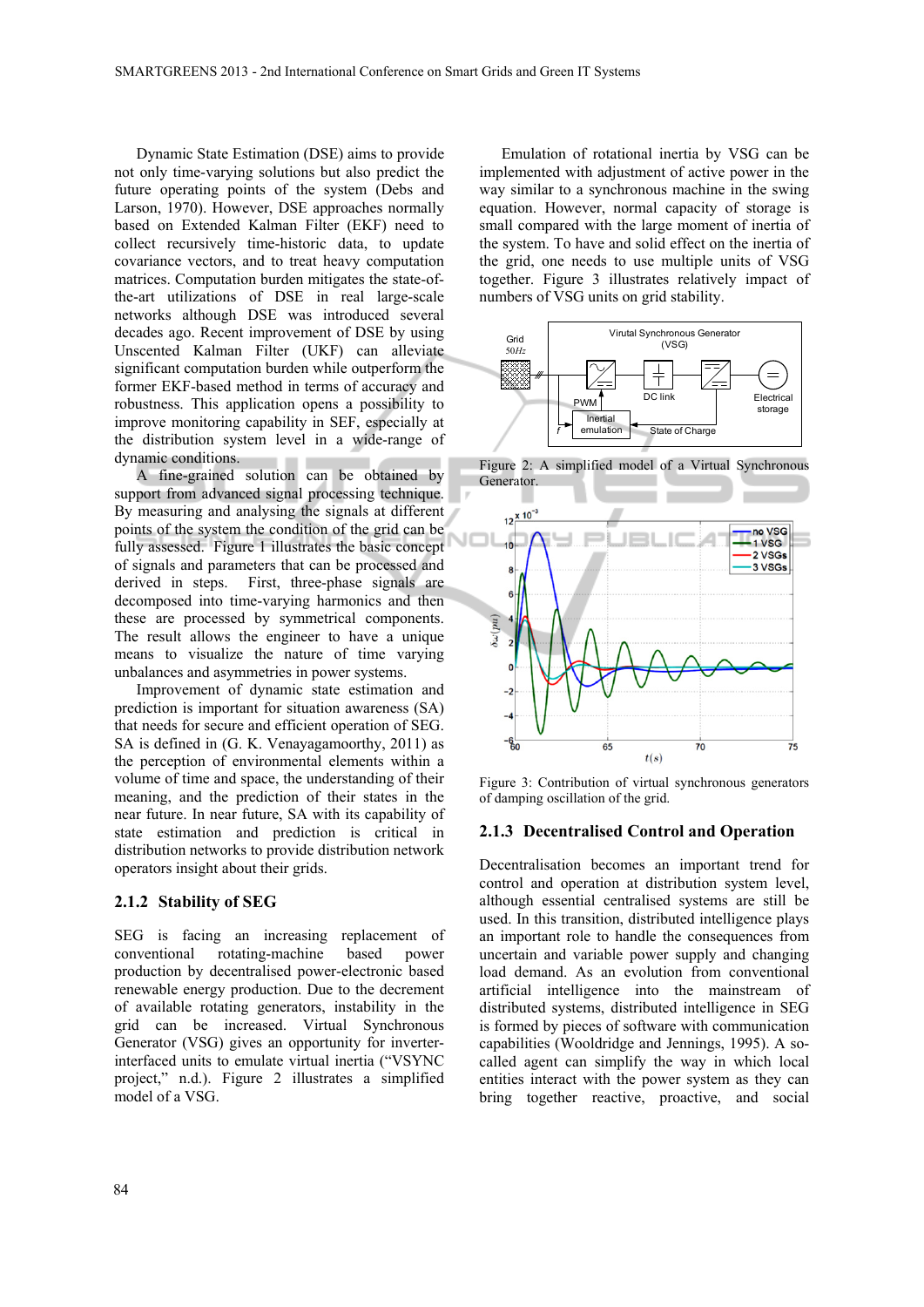behaviour (Li, Poulton and James, 2010). Reactivity is the agent's capability to react timely to change within its environment that needs for real-time control functions in smart grids such as coordinated voltage regulation (Nguyen, Myrzik, and Kling, 2008), or power flow management (Nguyen, Kling, and Myrzik, 2009). Sociality is the agent's capability to interact with other intelligent agents that is preferred for Microgrid applications (Dimeas and Hatziargyriou, 2005), balancing a local area network (Kok, 2011), or large-scale integration of DER units in Virtual Power Plants (Hommelberg, Warmer, Kamphuis, Kok, and Schaeffer, 2007). The state-ofthe-art utilisations of this technology in SEG exploit mainly reactive and social capabilities of the intelligence agent.

Though proactivity is the most important behaviour to be driven by a set of tendencies, it has not been considered thoroughly in SEG's applications. This fact limits distributed intelligence to achieve only near real-time control functions and local optimisation. HNC

### **2.2 Market Optimisation**

#### **2.2.1 Very Short-term Forecasting**

Very short-term forecasting is expected to alleviate the consequences of uncertainty from active smallscale producers and consumers. Over- or underforecasting the wind power generation has different consequences on the value of wind power generation in power system (Ortega-Vazquez and Kirschen, 2010). Forecasting tool, therefore, is crucial functional block to predict the stochastic behaviour of involved actors. With capability of mapping nonlinear input-output relations, artificial neural network (ANN) based models are widely accepted for enabling very-short forecasting tools (Peng, Hubele and Karady, 1992). With high integration of renewable energy, on-line training with mutual information of input data selection is desired to reduce forecasting error.

#### **2.2.2 Real-time and Scalable Market**

Power supply and demand matching is a continuous system-wide problem that must be solved at all times. Until now this matching process has been centrally organised, based on generators which follow the passive loads in a coordinated way. With a massive amount of intermittent power sources and more stochastic patterns of new forms of load, the uncertainty increases significantly. The PowerMatcher concept, for instance, is an

application of agent-based technology for power matching via a bottom-up market approach (ECN, n.d.). Similar approach with additional capability for taking also network congestion into account has been presented in (Greunsven, Veldman, Nguyen, Slootweg and Kamphuis, 2012). The principle of this application is that software agents connected to electricity generating or consuming devices are involved in an electronic market that also contains an aggregator, who determines the market equilibrium between demand and supply via pooling or an event based mechanism.



Figure 4: Example of bidding curves for power supplydemand matching.

# **2.3 System Optimisation**

Consideration of the interrelated problems of both network and market optimisation in a dual way leads to conflicting interests between the actors involved. The elaboration of these issues is novel and not considered in most research works. To achieve an overall optimal performance of the supply system, priori knowledge about system states and market trends will be exploited and suitable strategies for allocating capacities from the resources will be formulated via the agent-based platform. One possibility to achieve optimisation of dual-objectives is the utilisation of game theory. A combination of a multi-agent model and game theory to resolve coalition formation in multilateral trade was mentioned (Yeung, Poon and Wu, 1999) - (Saad, Han and Poor, 2011). In a preliminary study, mainly cooperative game theory to dedicated conflicting problems in SEG has been developed.

A more generic method needs to be developed for dealing with complete aspects to help system overcome local optimisation traps to achieve global ones. Developed algorithms must take dynamic characteristics and constraints of the physical grid into account. Performances of these algorithms will be compared with conventional optimal power flow results in term of dynamic and fast event-based responses.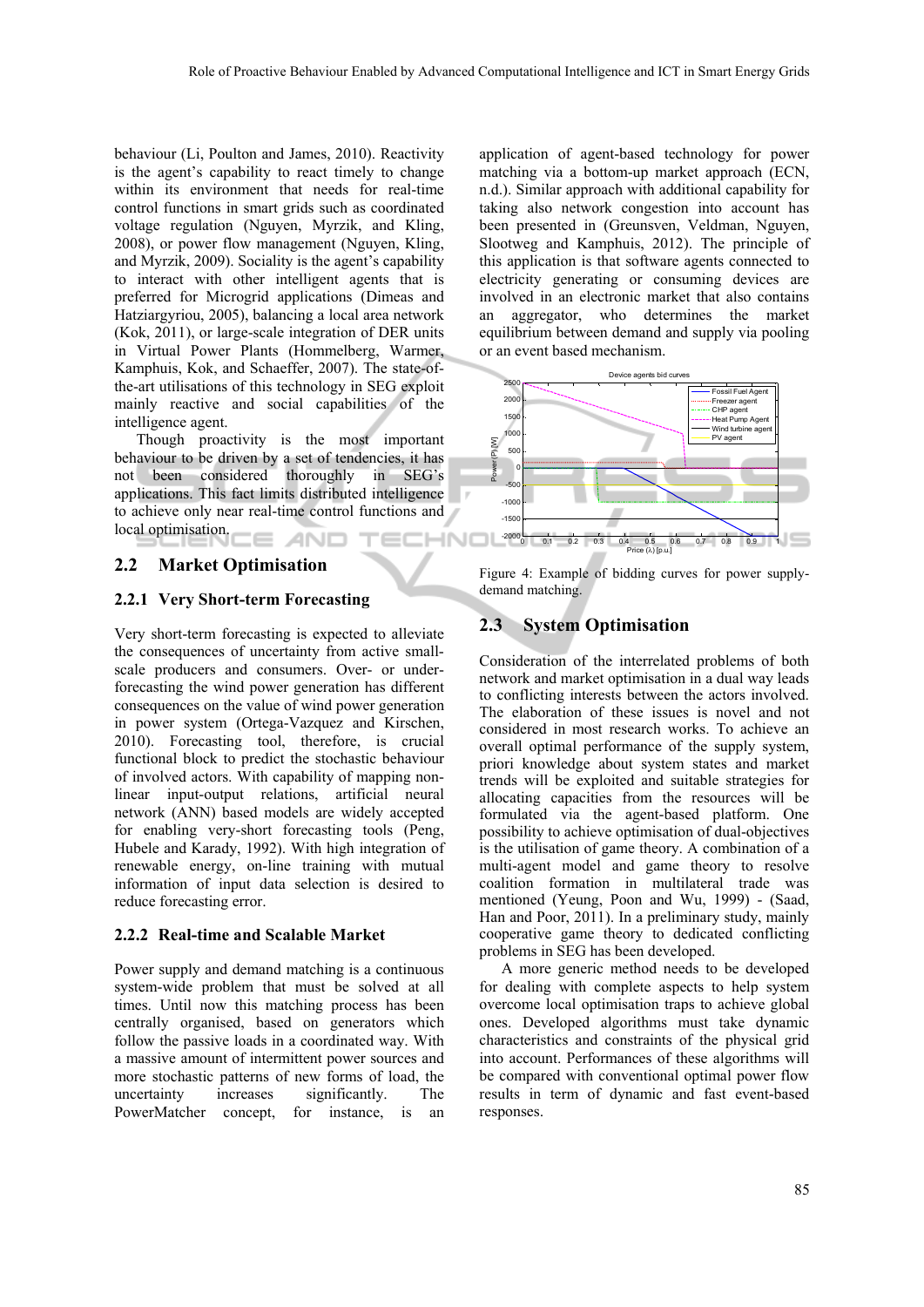## **3 PROACTIVE BEHAVIOUR OF SEG**

Proactive behaviour with its anticipatory capability is expected to provide the best strategy to integrate and attribute conflicting interests among actors. In the past, this feature has been hardly obtained in distribution networks due to lack of information and monitoring capabilities. In near future, SEG will be enforced with robust, redundant ICT infrastructure to enrich information thus monitoring capability of the distribution network will be improved.

On the one hand, distributed control systems need proactive behaviour to perform distributed control in real-time or even before a possible event occurs (before event occurring time). Conventional approach to the sequence of measuring, detecting and responding causes always time delays. Distributed control with very fast communication can significantly reduce this time delay to enable near real-time functions. Nevertheless, the remaining time delay is still a barrier that limits technical solutions (Wu et al., 2005). Distributed intelligence with its proactive behaviour can predict unsecure tendencies from learning its historic data and exchange information to enrich its priori knowledge about network situations.

On the other, distributed intelligence was considered particularly for either technical or commercial aspects of the power grid. Naturally, those agent-based applications can achieve only local optimisation due to its self-interests, as illustrated in dash-bold lines in Figure 5.



Figure 5: Limitations in SEG.

It needs to bring together cross-cutting issues related to different technical, economic and social disciplines, including advance control strategies and information and communication techniques. More specifically, by enabling proactive behaviour, distributed intelligence in SEG can mimic human intelligence by number of intelligent agents to cope

with complexity, uncertainty, and variety of circumstances.

The first focus of proactive behaviour's utilisation is about a local support tool to react in real-time or on event occurring in time. Priori knowledge as a core of the tool will be obtained by using set of advanced computational intelligent techniques, such as recurrent ANN or other machine learning techniques. Via suitable Kalman Filterbased models, dynamic system states can be estimated and predicted adequately in steps ahead. In addition, proactive behaviour can enhance system optimisation to solve better conflicting interests of involved actors in an emerging multidisciplinary environment. As a classic but rich mathematic applied technique, the game theory and especially its cooperative branch could reveal innovative solutions for such complex behaviour of SEG. Novel algorithm supported by priori knowledge will yield unique optimal strategy for entities to allocate their local resources. Research's innovation is illustrated in Figure 6 that is extended from two local optimal points depicted in Figure 5.



Figure 6: Innovative solutions of the research.

### **4 CONCLUSIONS**

This paper addresses on-going research activities related to technical aspects of Smart Energy Grids. It aims to show a need of having coordinating framework in which integrated functions can be harmonised. Priori knowledge about system and perdition of system states will be a key to enable the framework, as so-called proactive behaviour. This feature could help SEG to achieve global optimal performance while system reliability and security are ensured.

Besides technical challenges, SEG needs to concern also on societal challenges as consumer comfort, mondial economic changes, (absence of) human resources, legal matters and, financial possibilities and barriers. Societal issues might turn into showstoppers. Co-operation is necessary to